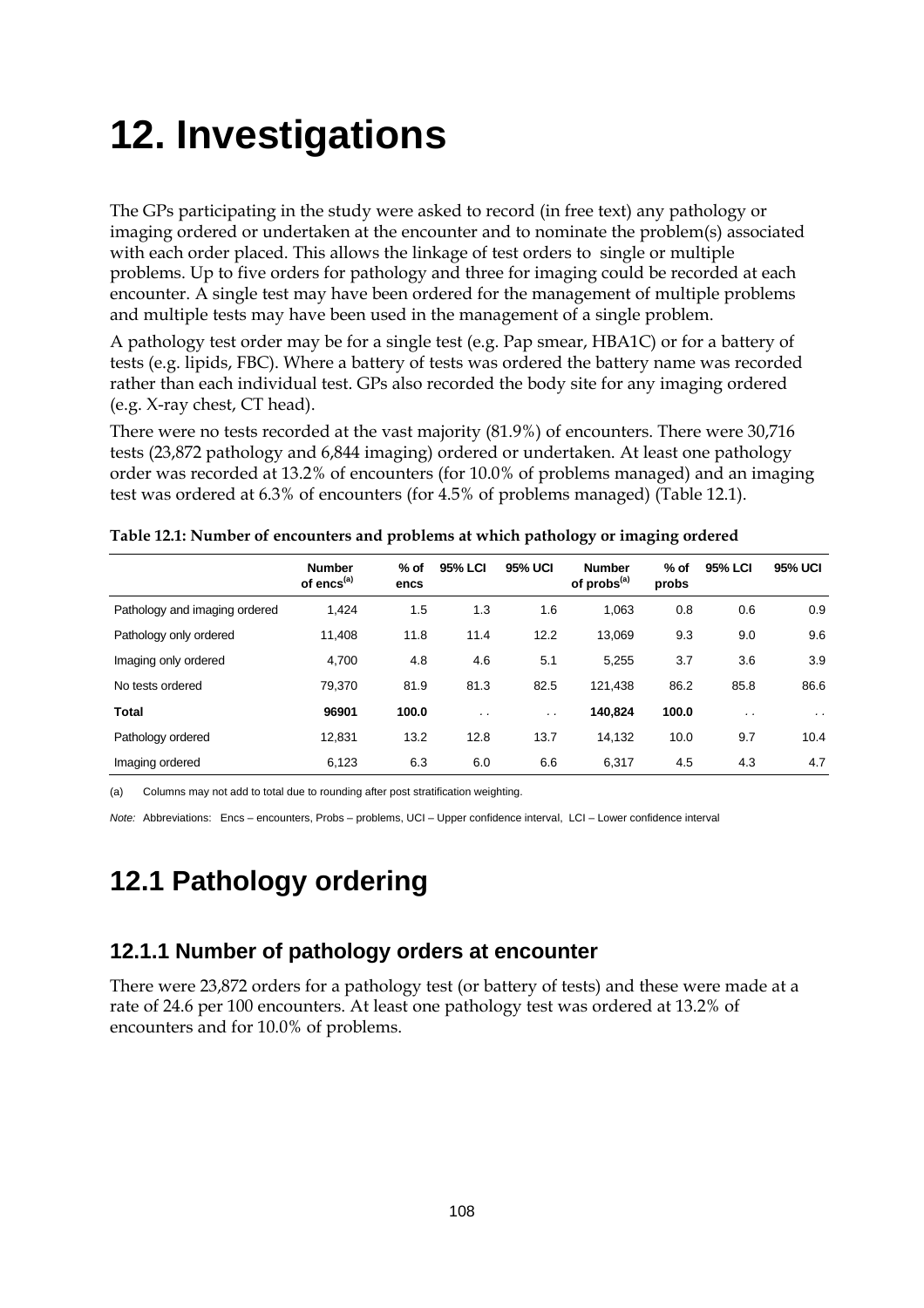### 12.1.2 Age-sex specific rates of encounters where at least one pathology test was ordered

At least one pathology test (or battery of tests such as FBC) was ordered at 14.7% of encounters with females, compared with 11.4% of those with males. Pathology tests were ordered for a higher proportion of encounters with females in all age groups up to 65 years. In contrast a slightly higher proportion of encounters with males in the two oldest age groups, 65-74 and 75+, generated at least one order for pathology. The percentage of encounters at which a pathology test was ordered peaked for females aged 25–44 and males aged 65–74 (Figure 12.1).

The differences between males and females in the distributions of age-specific pathology rates are largely attributable to pregnancy tests and Pap smears among females. However, a difference of 5% remained among patients aged 15–24 after these two groups of tests were removed from the count of pathology tests.



### 12.1.3 Nature of the pathology orders

Table 12.2 provides a summary of the different types of pathology tests that were ordered by the participating GPs.

The pathology tests recorded were grouped according to the categories set out in Appendix VI. The main pathology groups reflect those used in previous analyses of pathology tests recorded by the HIC.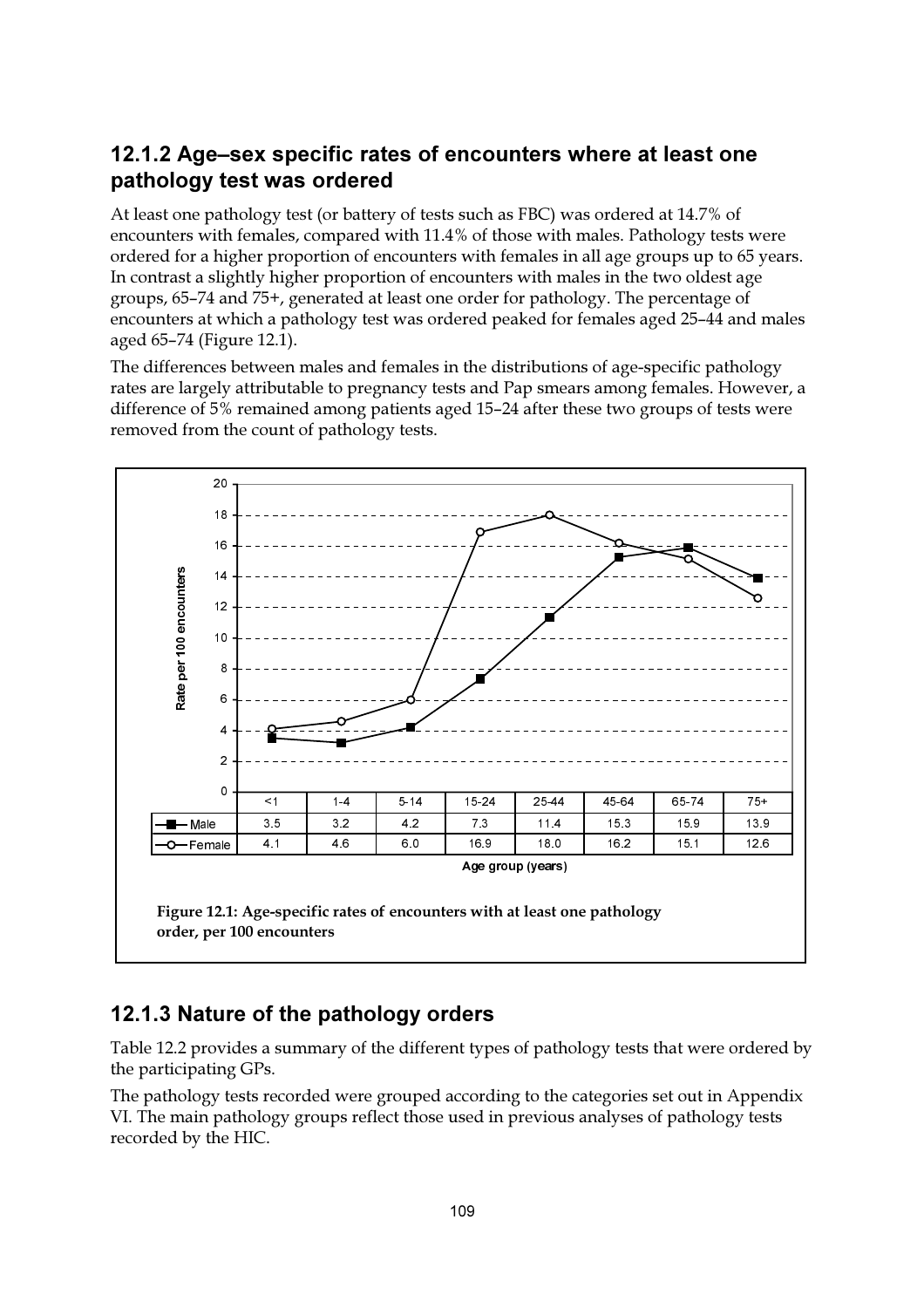| Pathology test ordered       | <b>Number</b> | % of all<br>pathology<br>orders <sup>(a)</sup> | % of group | Rate per<br>100 encs<br>$(N=96,901)$ | 95%<br>LCI | 95%<br>UCI |
|------------------------------|---------------|------------------------------------------------|------------|--------------------------------------|------------|------------|
| <b>Chemistry</b>             | 10,929        | 45.8                                           | 100.0      | 11.3                                 | 10.6       | 11.9       |
| Lipids                       | 2,248         | 9.4                                            | 20.6       | 2.3                                  | 2.1        | 2.6        |
| Liver function               | 1,914         | 8.0                                            | 17.5       | 2.0                                  | 1.7        | $2.2\,$    |
| <b>EUC</b>                   | 1,447         | 6.1                                            | 13.2       | 1.5                                  | 1.3        | 1.7        |
| Glucose/tolerance            | 1,367         | 5.7                                            | 12.5       | 1.4                                  | 1.2        | 1.6        |
| Thyroid function             | 1,142         | 4.8                                            | 10.5       | 1.2                                  | 1.1        | 1.3        |
| Ferritin                     | 423           | 1.8                                            | 3.9        | 0.4                                  | 0.3        | 0.6        |
| HbA1c                        | 409           | 1.7                                            | 3.8        | 0.4                                  | 0.2        | 0.6        |
| Multibiochemical analysis    | 405           | 1.7                                            | 3.7        | 0.4                                  | 0.0        | 1.0        |
| Prostate specific antigen    | 340           | 1.4                                            | 3.1        | 0.4                                  | 0.2        | 0.5        |
| Hormone assay                | 308           | 1.3                                            | 2.8        | 0.3                                  | 0.1        | 0.5        |
| Haematology                  | 4,942         | 20.7                                           | 100.0      | 5.1                                  | 4.8        | 5.4        |
| Full blood count             | 3,422         | 14.3                                           | 69.2       | 3.5                                  | 3.3        | 3.8        |
| ESR                          | 673           | 2.8                                            | 13.6       | 0.7                                  | 0.5        | 0.9        |
| Coagulation                  | 634           | 2.7                                            | 12.8       | 0.7                                  | 0.5        | 0.9        |
| Microbiology                 | 3,953         | 16.6                                           | 100.0      | 4.1                                  | 3.8        | 4.4        |
| Urine MC&S                   | 1,425         | 6.0                                            | 36.1       | 1.5                                  | 1.3        | 1.6        |
| Hepatitis serology           | 515           | 2.2                                            | 13.0       | 0.5                                  | 0.2        | 0.8        |
| Faeces MC&S                  | 279           | 1.2                                            | 7.1        | 0.3                                  | 0.0        | 0.6        |
| Vaginal swab and C&S         | 266           | 1.1                                            | 6.7        | 0.3                                  | 0.1        | 0.5        |
| <b>HIV</b>                   | 203           | 0.9                                            | 5.1        | 0.2                                  | 0.0        | 0.5        |
| Skin swab C&S                | 197           | 0.8                                            | 5.0        | 0.2                                  | 0.0        | 0.4        |
| Monospot                     | 162           | 0.7                                            | 4.1        | 0.2                                  | 0.0        | 0.4        |
| Cytology                     | 1,520         | 6.4                                            | 100.0      | 1.6                                  | 1.3        | 1.8        |
| Pap smear                    | 1,451         | 6.1                                            | 95.5       | 1.5                                  | 1.3        | 1.7        |
| <b>Other NEC</b>             | 1,224         | 5.1                                            | 100.0      | $1.3$                                | 0.9        | 1.7        |
| Other NEC                    | 615           | 2.6                                            | 50.2       | 0.6                                  | 0.0        | 1.3        |
| Other blood test NEC         | 375           | 1.6                                            | 30.6       | 0.4                                  | 0.0        | 0.7        |
| Infertility/pregnancy        | 449           | 1.9                                            | 100.0      | 0.5                                  | 0.3        | 0.6        |
| Histopathology               | 427           | 1.8                                            | 100.0      | 0.4                                  | 0.3        | 0.6        |
| Histology; skin              | 339           | 1.4                                            | 79.4       | 0.4                                  | 0.1        | 0.6        |
| Immunology                   | 392           | 1.6                                            | 100.0      | 0.4                                  | 0.1        | 0.7        |
| Immunology; other            | 141           | 0.6                                            | 36.0       | 0.2                                  | $0.0\,$    | 0.7        |
| Simple test; other           | 35            | 0.2                                            | 100.0      | 0.0                                  | 0.0        | 0.4        |
| <b>Total pathology tests</b> | 23,872        | 100.0                                          | 100.0      | 24.6                                 | 23.6       | 25.7       |

#### **Table 12.2: Distribution of pathology orders across pathology groups and most frequent individual test orders within groups**

(a) This column does not sum to 100% as only those groups which accounted for greater than 0.5% of all pathology tests were included*.*

*Note:* Abbreviations: Encs – encounters, UCI – Upper confidence interval, LCI – Lower confidence interval, NEC – not elsewhere classified.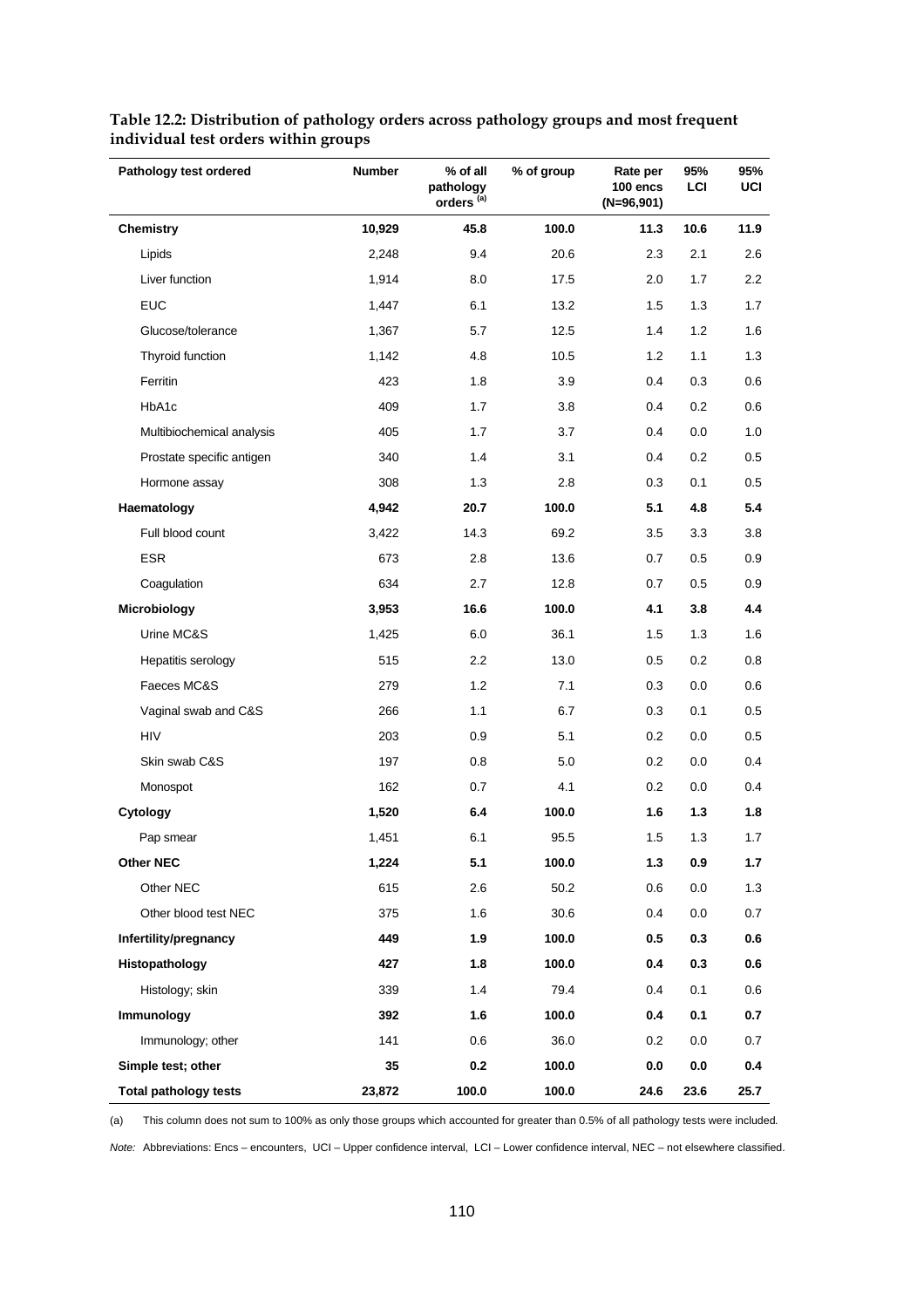The top four pathology test groups were **Chemistry**, **Haematology**, **Microbiology** and **Cytology** and together these accounted for almost 90% of all pathology test orders. The fifth largest group was **Other NEC** (other pathology test orders that could not be classified elsewhere), which made up 5.1% of all pathology test orders. The relatively large size of this group is in part due to the non-specificity of the pathology orders recorded by some GPs (e.g. blood test) and in part to a lack of specificity available in ICPC-2 PLUS for the classification of some pathology items.

The largest of the groups, **Chemistry**, accounted for 45.8% of all tests and was recorded at a rate of 11.3 per 100 encounters. Within this group the most frequently ordered test was lipids (20.6%), followed by liver function (17.5%). Full blood count (69.2%) was the largest group within **Haematology** and urine MC&S (36.1%) was the largest in **Microbiology**.

The most frequently ordered test types were full blood count, lipids, liver function, Pap smear and EUC tests. Full blood counts accounted for 14.3% of tests and were ordered at a rate of 3.5 per 100 encounters. Pap smears accounted for 6.1% of all tests and made up the greater proportion of the **Cytology** group (95.5%). Lipid tests were ordered at a rate of 2.3 per 100 encounters (Table 12.2).

### **12.1.4 Problems associated with pathology tests**

Table 12.3 describes the most common problems under management when pathology was ordered. They are presented in decreasing order of frequency.

There were 14,132 problems to which pathology tests were linked. The three problems accounting for the highest number of pathology tests ordered were lipid disorder (5.2% of problems managed with a pathology order), diabetes (4.8%) and female genital checkup/Pap smear (4.6%). This is not surprising given the distribution of pathology tests described in the previous table. However, the last two columns of the table provide some interesting contrasts. The second-last column shows the percentage of contacts (with the selected problem) that resulted in an order for pathology. The last column (right) shows the number of test orders placed when contact with the selected problem resulted in pathology tests.

Hypertension was the fifth most common problem managed in general practice and there were 8,000 hypertension problems recorded in the dataset (5.7% of problems). Female genital check-ups (1.1% of problems) occurred far less frequently. However, female genital check-ups accounted for more pathology tests than did hypertension. There were 1,120 tests orders (4.6%) associated with female genital check-up and 958 test orders (3.9%) associated with hypertension. This is explained by the fact that 67.2% of female genital check-ups resulted in a pathology test, compared to 5.9% of contacts with hypertension.

Weakness/tiredness was not a problem label which ranked in the top 30 problems managed in general practice, yet it ranked fourth highest in the problems associated with pathology ordering. This is because the decision to order a pathology test for weakness/tiredness was relatively frequent (51% of contacts generating an order) and where such a decision was made, multiple pathology tests were likely (averaging 300 test orders per 100 problems). A similar rate of multiple tests was apparent for depression, where 294 tests were ordered for every 100 contacts that led to a pathology test order. The problem label of female genital check-up/Pap smear, and the associated pathology test Pap smear, provide a useful contrast as multiple tests were rarely ordered.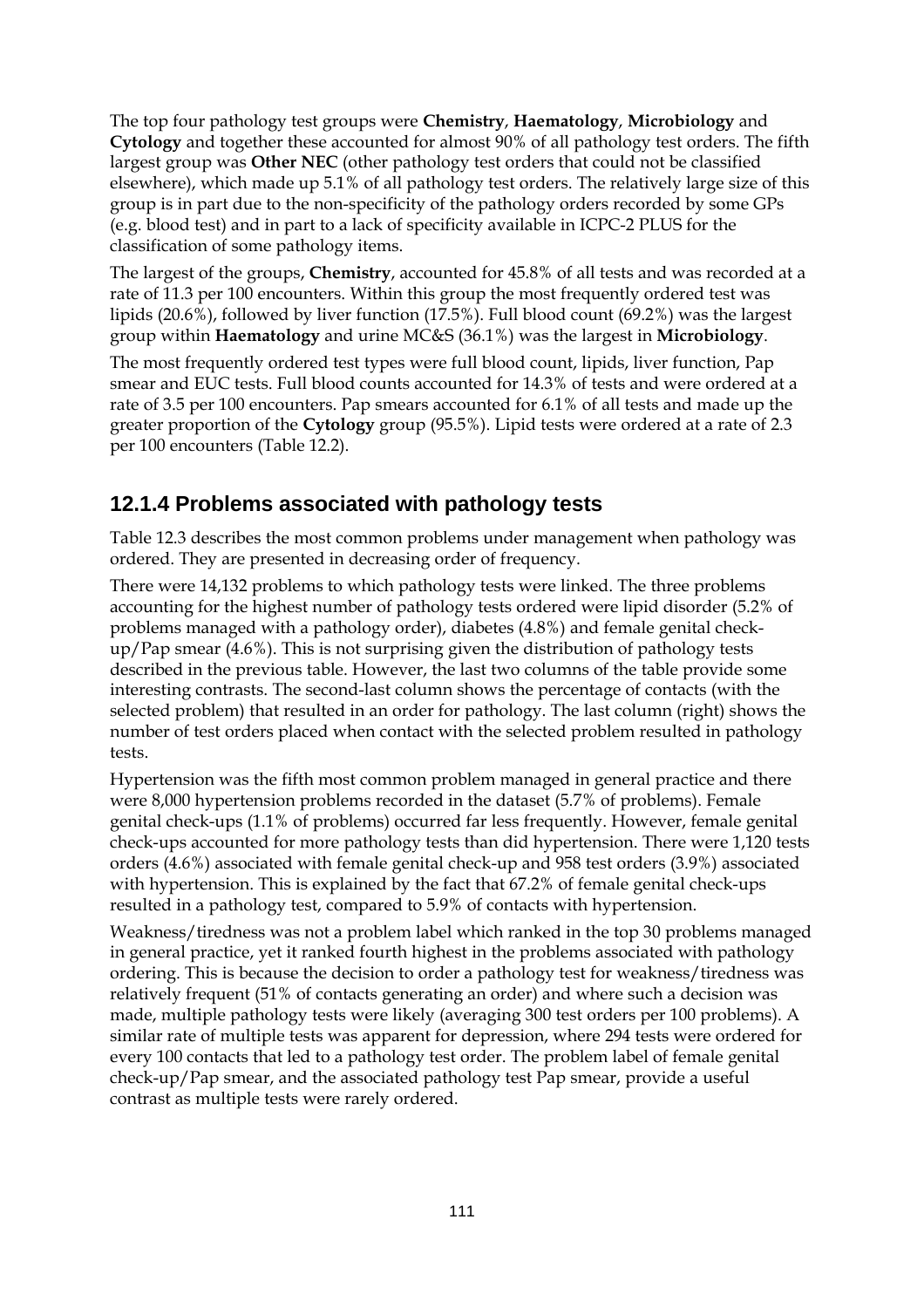| Problem managed                    | <b>Number</b><br>of | Number of<br>prob/path      | % of<br>prob/path | Percentage<br>of problems | Rate of path orders<br>per 100 problems |
|------------------------------------|---------------------|-----------------------------|-------------------|---------------------------|-----------------------------------------|
|                                    | problems            | combinations <sup>(a)</sup> | combinations      | with test <sup>(b)</sup>  | with path (c)                           |
| Lipid disorder                     | 2,392               | 1,276                       | 5.2               | 30.7                      | 173.9                                   |
| Diabetes*                          | 2,485               | 1,182                       | 4.8               | 24.6                      | 193.5                                   |
| Fem genital check-up/Pap smear*    | 1,566               | 1,120                       | 4.6               | 67.2                      | 106.5                                   |
| Weakness/tiredness general         | 724                 | 1,105                       | 4.5               | 51.0                      | 299.4                                   |
| Hypertension*                      | 8,000               | 958                         | 3.9               | 5.9                       | 204.5                                   |
| UTI*                               | 1,569               | 850                         | 3.5               | 48.4                      | 112.0                                   |
| General check-up*                  | 1,501               | 758                         | 3.1               | 22.0                      | 230.0                                   |
| Pre/post natal check-up*           | 1,000               | 382                         | 1.6               | 23.3                      | 163.7                                   |
| Pregnancy*                         | 708                 | 370                         | 1.5               | 31.8                      | 164.2                                   |
| Viral disease NOS                  | 1,284               | 364                         | 1.5               | 12.5                      | 227.2                                   |
| Anaemia*                           | 634                 | 340                         | 1.4               | 28.7                      | 187.1                                   |
| Blood test endocrine/metabolic     | 281                 | 313                         | 1.3               | 71.9                      | 155.2                                   |
| Abdominal pain*                    | 712                 | 309                         | 1.3               | 21.7                      | 199.8                                   |
| Abnormal test results*             | 505                 | 308                         | 1.3               | 39.6                      | 154.1                                   |
| Menstrual problems*                | 772                 | 305                         | 1.3               | 24.8                      | 159.3                                   |
| Depression*                        | 3,367               | 290                         | 1.2               | 2.9                       | 294.5                                   |
| Menopausal complaints              | 1,428               | 279                         | 1.1               | 11.7                      | 166.9                                   |
| Atrial fibrillation/flutter        | 554                 | 258                         | 1.1               | 35.5                      | 131.0                                   |
| Hypothyroidism/myxoedema           | 472                 | 257                         | 1.1               | 40.0                      | 136.5                                   |
| Rheumatoid arthritis*              | 461                 | 253                         | 1.0               | 22.3                      | 246.7                                   |
| <b>Blood test NOS</b>              | 140                 | 251                         | 1.0               | 81.0                      | 220.9                                   |
| IHD without angina                 | 1,054               | 249                         | 1.0               | 11.4                      | 207.8                                   |
| Heart failure                      | 846                 | 238                         | 1.0               | 15.0                      | 187.2                                   |
| Musculoskeletal disease            | 664                 | 194                         | 0.8               | 12.4                      | 235.5                                   |
| Arthritis*                         | 743                 | 188                         | 0.8               | 9.0                       | 280.7                                   |
| Vertigo/dizziness                  | 371                 | 187                         | 0.8               | 18.1                      | 279.0                                   |
| Endocrine/metab/nutrit'l disease   | 429                 | 186                         | 0.8               | 25.6                      | 170.0                                   |
| Gout                               | 608                 | 178                         | 0.7               | 15.6                      | 188.0                                   |
| Gastroenteritis, presume infection | 1,047               | 177                         | 0.7               | 12.3                      | 137.3                                   |
| Risk factor NOS                    | 211                 | 174                         | 0.7               | 43.2                      | 191.0                                   |
| Subtotal                           | 36,528              | 13,299                      | 54.4              | $\sim$                    | . .                                     |
| <b>Total</b>                       | 140,824             | 24,458                      | 100.0             | $\cdot$ .                 | $\cdot$ .                               |

**Table 12.3: The 30 most common problems for which a pathology test was ordered**

(a) A test was counted more than once if it was ordered for the management of more than one problem at an encounter. There were 23,872 pathology test orders and 24,458 problem/pathology combinations.

(b) The percentage of contacts with the problem which generated at least one order for pathology.

(c) The rate of pathology orders placed per 100 contacts with that problem generating at least one order for pathology.

Includes multiple ICPC-2 and ICPC-2 PLUS codes (see Appendix III).

*Note:* Abbreviations: Path – pathology order, prob – problem managed.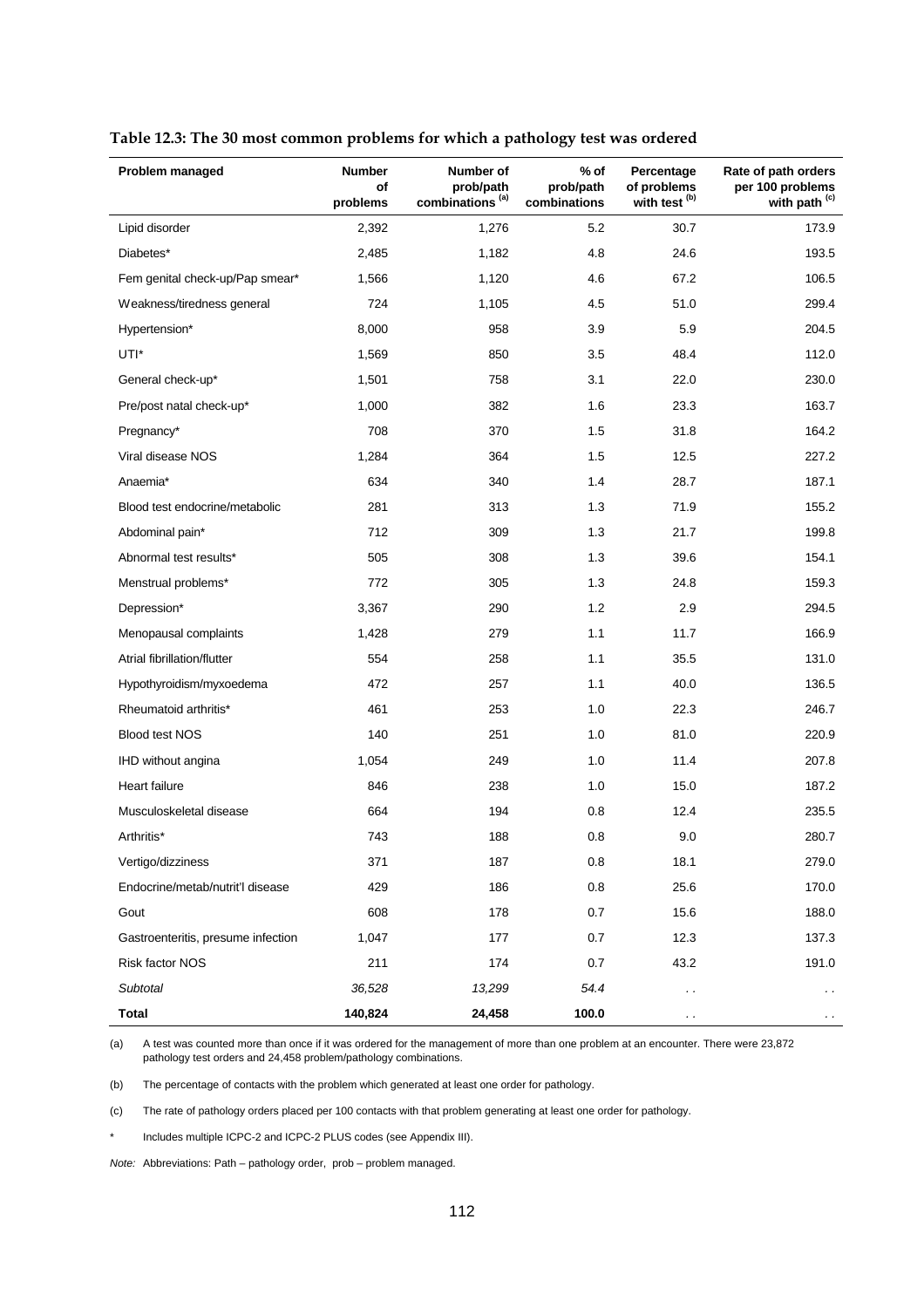### **12.1.5 The inter-relationship between pathology ordered and other variables. Example: Full blood count**

Full blood count (FBC) was the most common pathology test ordered in general practice, accounting for 14.3% of all pathology orders. Overall 3,422 FBCs were ordered at a rate of 3.5 per 100 encounters.

Figure 12.2 illustrates the relationship between the ordering of an FBC and other variables that are collected at the general practice encounter. An order for pathology is directly linked to one or more problems under management. Through these problems managed, the pathology order can be linked to the other variables collected at the encounter, such as drugs supplied and imaging ordered.

### *Age and sex distribution of patients*

Sixty per cent of patients for whom an FBC was ordered were female, which is similar to the proportion for general practice as a whole. There were relatively few patients aged under 5 years who had an FBC, compared to the general practice population.

### *Reasons for encounter*

There were 5,876 reasons for encounter recorded at the 3,422 encounters at which an FBC was ordered. The most common reasons for encounter for patients with an FBC were weakness/tiredness (15.5 per 100 encounters), general check-up (7.2), prescription all (5.3) and abdominal pain (5.2).

### *Problems managed*

There were 3,531 problems associated with an order for an FBC. Weakness/tiredness was the most common of these problems, followed by anaemia and hypertension. Four of the top ten problems managed with an order for an FBC do not appear in the top 30 problems managed in general practice and these were weakness/tiredness, anaemia, rheumatoid arthritis and abdominal pain.

### *Prescriptions and other treatments*

Drugs supplied or prescribed for problems managed with an order for an FBC numbered 1,782. The most common drug groups were anti-hypertensives (4.3 per 100 problems managed), simple analgesics (3.9) and NSAID/anti-rheumatoids (3.6).

Other treatments were carried out for problems managed with an FBC at a rate of 21.3 per 100 problems. The majority of these other treatments were in the form of advice or counselling.

### *Referrals, tests and investigations*

A referral for an ECG was the most common referral for problems managed by an FBC. An order for imaging was recorded at 15.7 of every 100 problems managed by an FBC. Plain Xrays were the most common type of imaging ordered. Almost 200 other pathology tests were ordered for every 100 problems managed with and order for FBC. Pathology tests categorised as Chemistry made up 70% of these tests.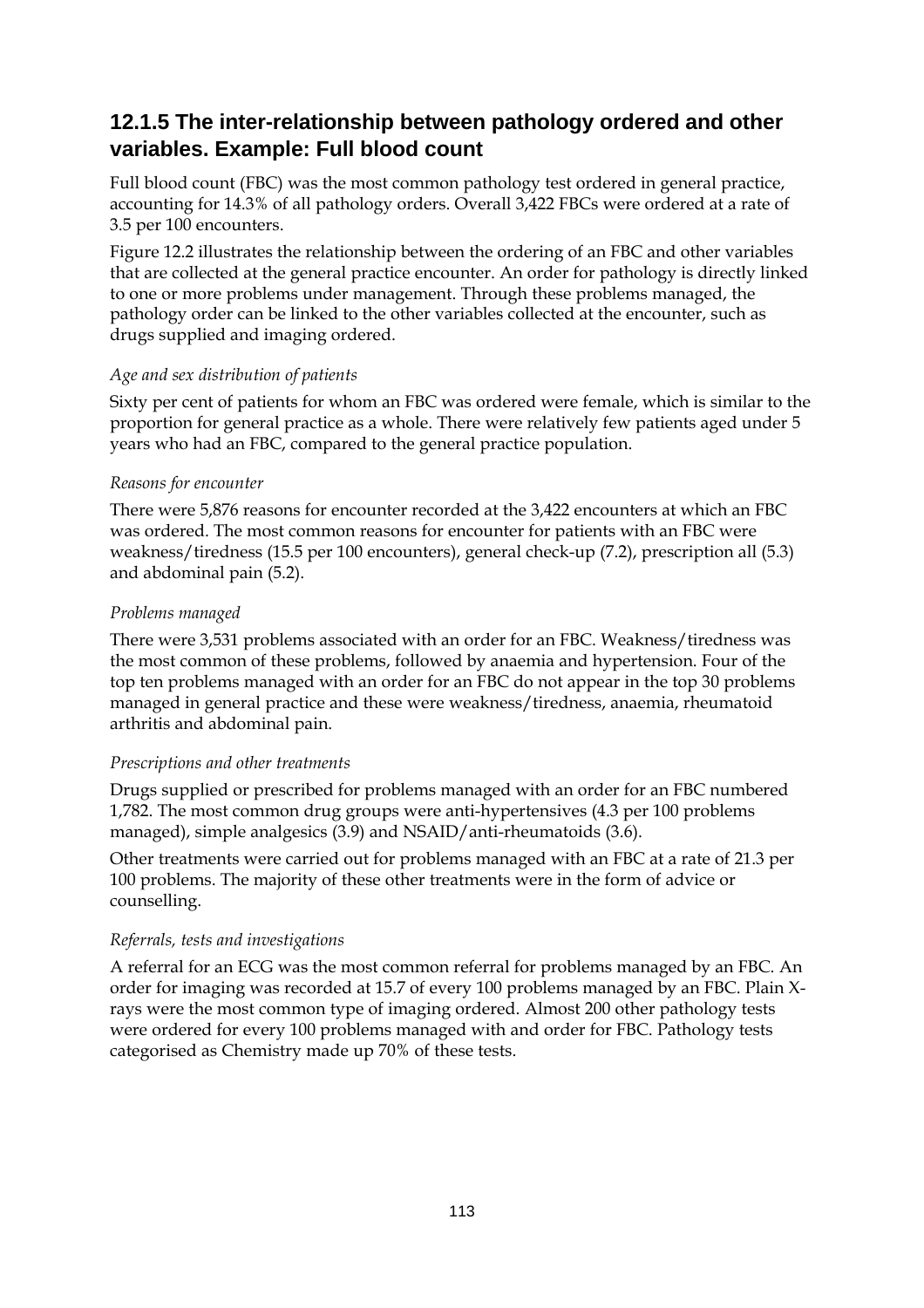

(a) Results are presented as rates per 100 encounters at which this pathology was ordered (N=3,422).

- (b) Results are presented as rates per 100 problems for which this pathology was ordered (N=3,351).
- Includes multiple ICPC-2 and ICPC-2 PLUS codes (see Appendix III).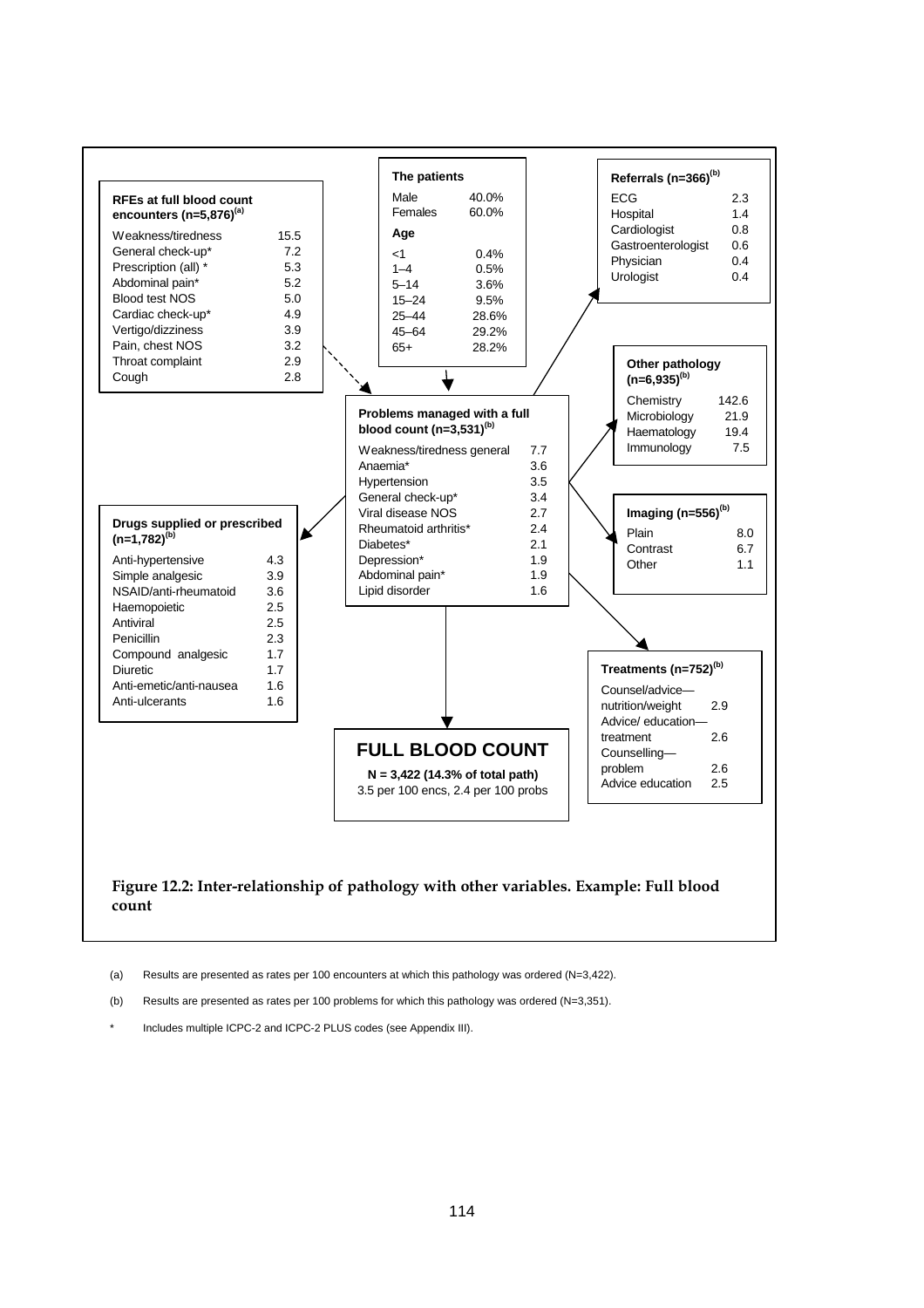# 12.2 Imaging ordering

### 12.2.1 Number of imaging orders at encounter

There were 6,844 orders for imaging and these were made at a rate of 7.1 per 100 encounters. At least one imaging was ordered at 6.3% of encounters and for 4.5% of problems managed.

### 12.2.2 Age-sex specific rates of encounters where at least one imaging test was ordered

One or more imaging tests were ordered at 6.2% of encounters with males and 6.4% of encounters with females. Although the overall rate and the age-specific distribution of rates were similar for both males and females, the small differences that did arise may reflect differences in the ordering of certain types of imaging tests for males and females. The two age groups where the largest differences occurred were the 15-24 years and the 45-64 years (Figure 12.3).

Males aged 15-24 were more likely to have an imaging test ordered than females of this age group. This may be due to the higher proportion of young males with fractures and other injuries.

Females aged 45-64 were more likely to have an imaging test than males of this age group. Females over 50 are encouraged to have a mammography every two years in order to detect breast cancer and this may explain the difference. However, more specific analyses would be required to define this difference.

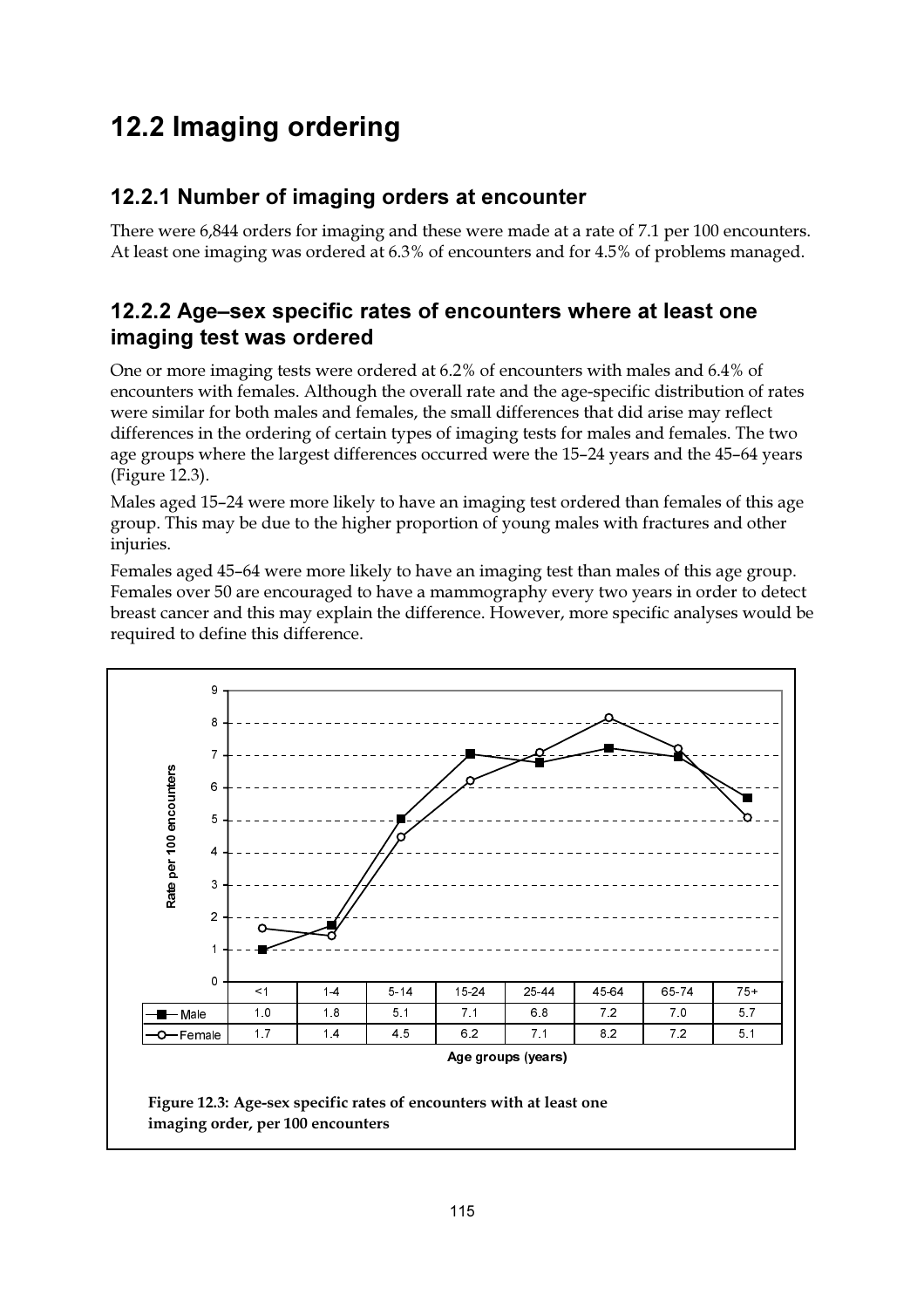### **12.2.3 Nature of imaging orders**

The imaging tests recorded were grouped into one of three categories—**Plain**, **Contrast/US/CT** and **Other** imaging (see Appendix VII). **Plain** X-rays made up almost twothirds (60.7%) of all imaging tests, **Contrast/US/CT** accounted for 35.0% and **Other** imaging only 4.3% (Table 12.4).

Chest X-rays were by far the most common **Plain** X-ray (22.8%) while mammography (8.9%) and X-ray of the knee (8.8%) followed. **Contrast** X-rays were usually of the abdomen (16.2%), the pelvis (12.2%) or of an unspecified site (9.0%). Bone scans (32.8%), unspecified imaging (30.6%) and Doppler tests (15.3%) were the most common in the **Other** group (Table 12.4).

Overall the most frequently ordered imaging test was a chest X-ray, which accounted for 13.8% of all imaging and was ordered at a rate of 1.0 per 100 encounters. All other imaging tests were ordered at a rate of less than 1 per 100 encounters. Contrast X-rays of the abdomen, the second most frequently ordered, accounted for 5.7% of all imaging tests and were ordered at a rate of 0.4 per 100 encounters.

| Imaging test ordered | <b>Number</b> | $%$ of<br>tests<br>(a) | % of group | Rate per<br>100 encs | 95%<br>LCI | 95%<br>UCI |
|----------------------|---------------|------------------------|------------|----------------------|------------|------------|
| Plain                | 4,155         | 60.7                   | 100.0      | 4.3                  | 4.0        | 4.5        |
| X-ray;chest          | 947           | 13.8                   | 22.8       | 1.0                  | 0.8        | 1.1        |
| Mammography;F        | 369           | 5.4                    | 8.9        | 0.4                  | 0.2        | 0.6        |
| X-ray;knee           | 365           | 5.3                    | 8.8        | 0.4                  | 0.2        | 0.5        |
| X-ray;foot/feet      | 279           | 4.1                    | 6.7        | 0.3                  | 0.1        | 0.5        |
| X-ray;spinal         | 269           | 3.9                    | 6.5        | 0.3                  | 0.1        | 0.4        |
| X-ray;lumbosacral    | 231           | 3.4                    | 5.6        | 0.2                  | 0.0        | 0.5        |
| X-ray; hand          | 230           | 3.4                    | 5.5        | 0.2                  | 0.1        | 0.4        |
| X-ray;shoulder       | 191           | 2.8                    | 4.6        | 0.2                  | 0.0        | 0.4        |
| X-ray;ankle          | 176           | 2.6                    | 4.2        | 0.2                  | 0.0        | 0.4        |
| X-ray;hip            | 174           | 2.5                    | 4.2        | 0.2                  | 0.0        | 0.4        |
| X-ray;wrist          | 138           | 2.0                    | 3.3        | 0.1                  | 0.0        | 0.4        |
| X-ray;cervical       | 110           | 1.6                    | 2.6        | 0.1                  | 0.0        | 0.4        |
| X-ray;abdomen        | 97            | 1.4                    | 2.3        | 0.1                  | 0.0        | 0.4        |
| Plain X-ray;bone(s)  | 80            | 1.2                    | 1.9        | 0.1                  | 0.0        | 0.5        |
| X-ray;elbow          | 77            | 1.1                    | 1.8        | 0.1                  | 0.0        | 0.4        |
| X-ray;face           | 60            | 0.9                    | 1.4        | 0.1                  | 0.0        | 0.4        |
| X-ray;pelvis         | 51            | 0.7                    | 1.2        | 0.1                  | 0.0        | 0.5        |
| X-ray;leg            | 42            | 0.6                    | 1.0        | 0.0                  | 0.0        | 0.5        |
| X-ray;ribs           | 41            | 0.6                    | 1.0        | 0.0                  | 0.0        | 0.4        |

#### **Table 12.4: Most frequent imaging tests ordered**

*(continued)*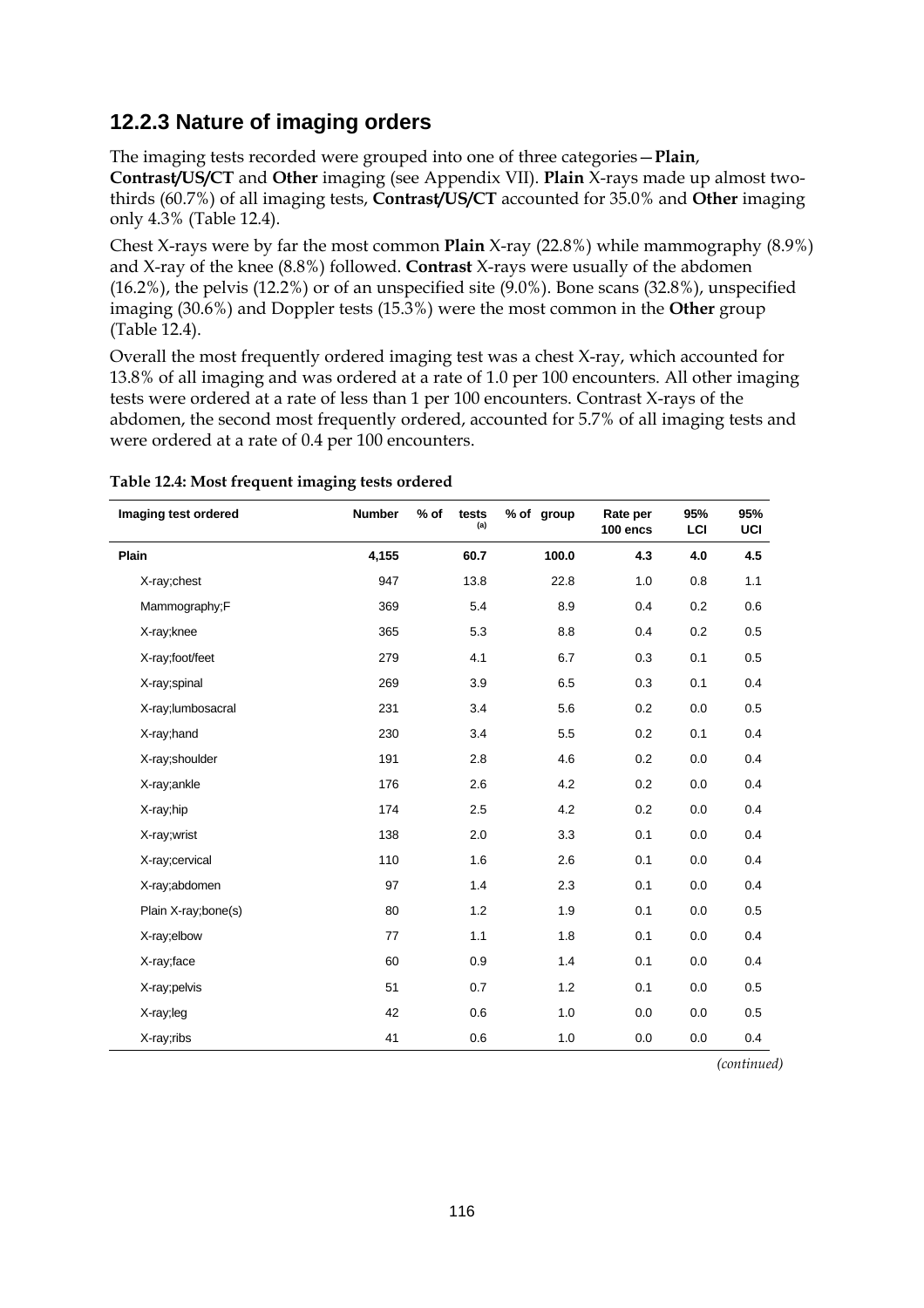| Imaging test ordered           | <b>Number</b> | $%$ of<br>tests<br>(a) | % of group | Rate per<br>100 encs | 95%<br>LCI  | 95%<br>UCI |
|--------------------------------|---------------|------------------------|------------|----------------------|-------------|------------|
| Contrast / US / CT             | 2,397         | 35.0                   | 100.0      | 2.5                  | 2.3         | 2.6        |
| Test;US/CT/contrast;abdomen    | 387           | 5.7                    | 16.2       | 0.4                  | 0.3         | 0.5        |
| Test;US/CT/contrast;pelvis     | 293           | 4.3                    | 12.2       | 0.3                  | 0.1         | 0.5        |
| Test; US/CT/contrast           | 215           | 3.1                    | 9.0        | 0.2                  | 0.0         | 0.4        |
| Test;US/CT/contrast;spine      | 172           | 2.5                    | 7.2        | 0.2                  | 0.0         | 0.4        |
| Test;US/CT/contrast;breast;F   | 150           | 2.2                    | 6.3        | 0.2                  | 0.0         | 0.4        |
| Test;US/CT/contrast;obstetric  | 149           | 2.2                    | 6.2        | 0.2                  | 0.0         | 0.5        |
| Test;US/CT/contrast;shoulder   | 121           | 1.8                    | 5.0        | 0.1                  | 0.0         | 0.4        |
| Test;US/CT/contrast;head       | 117           | 1.7                    | 4.9        | 0.1                  | 0.0         | 0.4        |
| Test;US/CT/contrast;urin tract | 109           | 1.6                    | 4.6        | 0.1                  | 0.0         | 0.3        |
| Test; US/CT/contrast; brain    | 84            | 1.2                    | 3.5        | 0.1                  | 0.0         | 0.4        |
| Pyelogram; intravenous         | 63            | 0.9                    | 2.6        | 0.1                  | 0.0         | 0.3        |
| Test;US/CT/contrast;stom/duod  | 62            | 0.9                    | 2.6        | 0.1                  | 0.0         | 0.4        |
| Test;US/CT/contrast;musculosk  | 60            | 0.9                    | 2.5        | 0.1                  | 0.0         | 0.4        |
| Test;US/CT/contrast;chest      | 56            | 0.8                    | 2.3        | 0.1                  | 0.0         | 0.5        |
| Test:US/CT/contrast:colon      | 51            | 0.7                    | 2.1        | 0.1                  | 0.0         | 0.4        |
| Test:US/CT/contrast:neck       | 47            | 0.7                    | 2.0        | 0.1                  | 0.0         | 0.4        |
| Test;US/CT/contrast;extremity  | 38            | 0.6                    | 1.6        | 0.0                  | 0.0         | 0.4        |
| Other                          | 292           | 4.3                    | 100.0      | 0.3                  | 0.1         | 0.5        |
| Scan;bone(s)                   | 96            | 1.4                    | 32.8       | 0.1                  | 0.0         | 0.4        |
| Imaging other                  | 89            | 1.3                    | 30.6       | 0.1                  | $\mathbf 0$ | 0.4        |
| Test:Doppler                   | 45            | 0.7                    | 15.3       | 0.1                  | 0.0         | 0.4        |
| Echocardiography               | 41            | 0.6                    | 14.1       | 0.0                  | 0.0         | 0.5        |
| <b>Total imaging tests</b>     | 6,844         | 100.0                  | 100.0      | 7.1                  | 6.7         | 7.4        |

**Table 12.4 (continued): Most frequent imaging tests ordered**

(a) This column does not sum to 100% as only those groups which accounted for greater than 0.5% of all imaging tests were included*.*

*Note:* Abbreviations: Encs – encounters, UCI – Upper confidence interval, LCI – Lower confidence interval.

### **12.2.4 Problems associated with orders for imaging**

Table 12.5 describes the problems most commonly under management when imaging was ordered. They are presented in decreasing order of frequency.

There were 6,318 problems to which imaging tests were linked. Thirteen (including the top four) of the 30 most common problems were related to the musculoskeletal system. The remaining problems were related to a range of body systems including the genital, skin and respiratory systems.

Fractures, the most common problem for which imaging was ordered, accounted for 6% of all imaging. Over one-third (37.3%) of contacts with this problem resulted in an order for imaging. Back complaints accounted for the same proportion of imaging orders but only 14% of contacts with a back complaint resulted in an imaging order.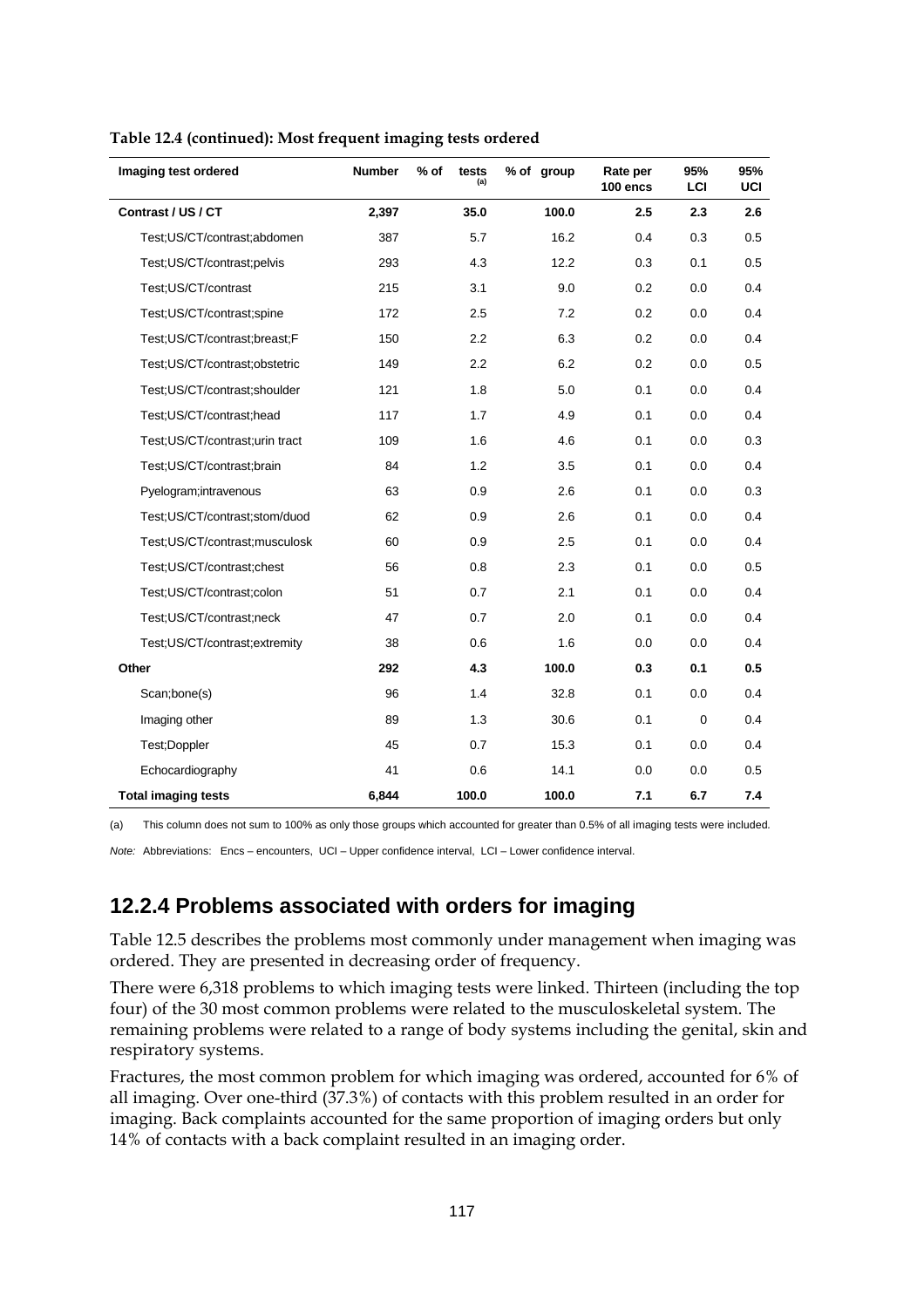The ordering of multiple imaging for a single problem was less common than the ordering of multiple pathology. All problems associated with imaging resulted in less than 1.5 imaging orders per problem. Shoulder syndrome had the highest rate of multiple test orders, 142.4 tests being ordered for every 100 contacts.

| Problem managed                   | <b>Number</b><br>of probs | Number of<br>prob/imaging<br>combinations <sup>(a)</sup> | $%$ of<br>prob/imaging<br>combinations | $%$ of<br>problems<br>with test <sup>(b)</sup> | Rate of image<br>orders per 100<br>problems with<br>imaging <sup>(c)</sup> |
|-----------------------------------|---------------------------|----------------------------------------------------------|----------------------------------------|------------------------------------------------|----------------------------------------------------------------------------|
| Fracture*                         | 1,051                     | 411                                                      | 6.0                                    | 37.3                                           | 104.8                                                                      |
| Back complaint*                   | 2,573                     | 407                                                      | 6.0                                    | 13.9                                           | 114.0                                                                      |
| Sprain/strain*                    | 1,790                     | 306                                                      | 4.5                                    | 15.2                                           | 112.7                                                                      |
| Osteoarthritis*                   | 2,118                     | 294                                                      | 4.3                                    | 12.6                                           | 110.1                                                                      |
| Abdominal pain*                   | 712                       | 201                                                      | 2.9                                    | 25.7                                           | 109.5                                                                      |
| Injury musculoskeletal NOS        | 720                       | 155                                                      | 2.3                                    | 19.1                                           | 112.9                                                                      |
| Breast lump/mass (female)         | 178                       | 141                                                      | 2.1                                    | 57.3                                           | 138.4                                                                      |
| Shoulder syndrome                 | 480                       | 139                                                      | 2.0                                    | 20.3                                           | 142.4                                                                      |
| Injury skin, other                | 524                       | 136                                                      | 2.0                                    | 22.5                                           | 115.3                                                                      |
| Acute bronchitis/bronchiolitis    | 3,185                     | 131                                                      | 1.9                                    | 4.1                                            | 100.0                                                                      |
| Female genital check-up*          | 1,566                     | 107                                                      | 1.6                                    | 5.9                                            | 116.1                                                                      |
| Bursitis/tendonitis/synovitis NOS | 670                       | 100                                                      | 1.5                                    | 13.7                                           | 108.4                                                                      |
| Pneumonia                         | 295                       | 98                                                       | 1.4                                    | 32.3                                           | 103.2                                                                      |
| Pre/post natal check-up*          | 1,000                     | 90                                                       | 1.3                                    | 9.0                                            | 100.0                                                                      |
| Bruise/contusion                  | 536                       | 88                                                       | 1.3                                    | 14.9                                           | 110.6                                                                      |
| Arthritis*                        | 743                       | 84                                                       | 1.2                                    | 10.3                                           | 109.5                                                                      |
| Pain, chest NOS                   | 348                       | 81                                                       | 1.2                                    | 22.1                                           | 105.7                                                                      |
| Acute internal damage knee        | 255                       | 75                                                       | 1.1                                    | 29.1                                           | 101.5                                                                      |
| Cholecystitis, cholelithiasis     | 185                       | 75                                                       | 1.1                                    | 39.0                                           | 103.5                                                                      |
| Cough                             | 618                       | 71                                                       | 1.0                                    | 11.4                                           | 100.9                                                                      |
| Menstrual problems*               | 772                       | 71                                                       | 1.0                                    | 8.7                                            | 106.0                                                                      |
| Knee symptom/complaint            | 238                       | 68                                                       | 1.0                                    | 26.1                                           | 110.3                                                                      |
| UTI*                              | 1,569                     | 66                                                       | 1.0                                    | 4.0                                            | 104.6                                                                      |
| Musculoskeletal disease, other    | 664                       | 65                                                       | 1.0                                    | 9.2                                            | 107.5                                                                      |
| Headache                          | 495                       | 65                                                       | 1.0                                    | 13.0                                           | 101.7                                                                      |

**Table 12.5: The 30 most frequent problems managed for which imaging test ordered**

*(continued)*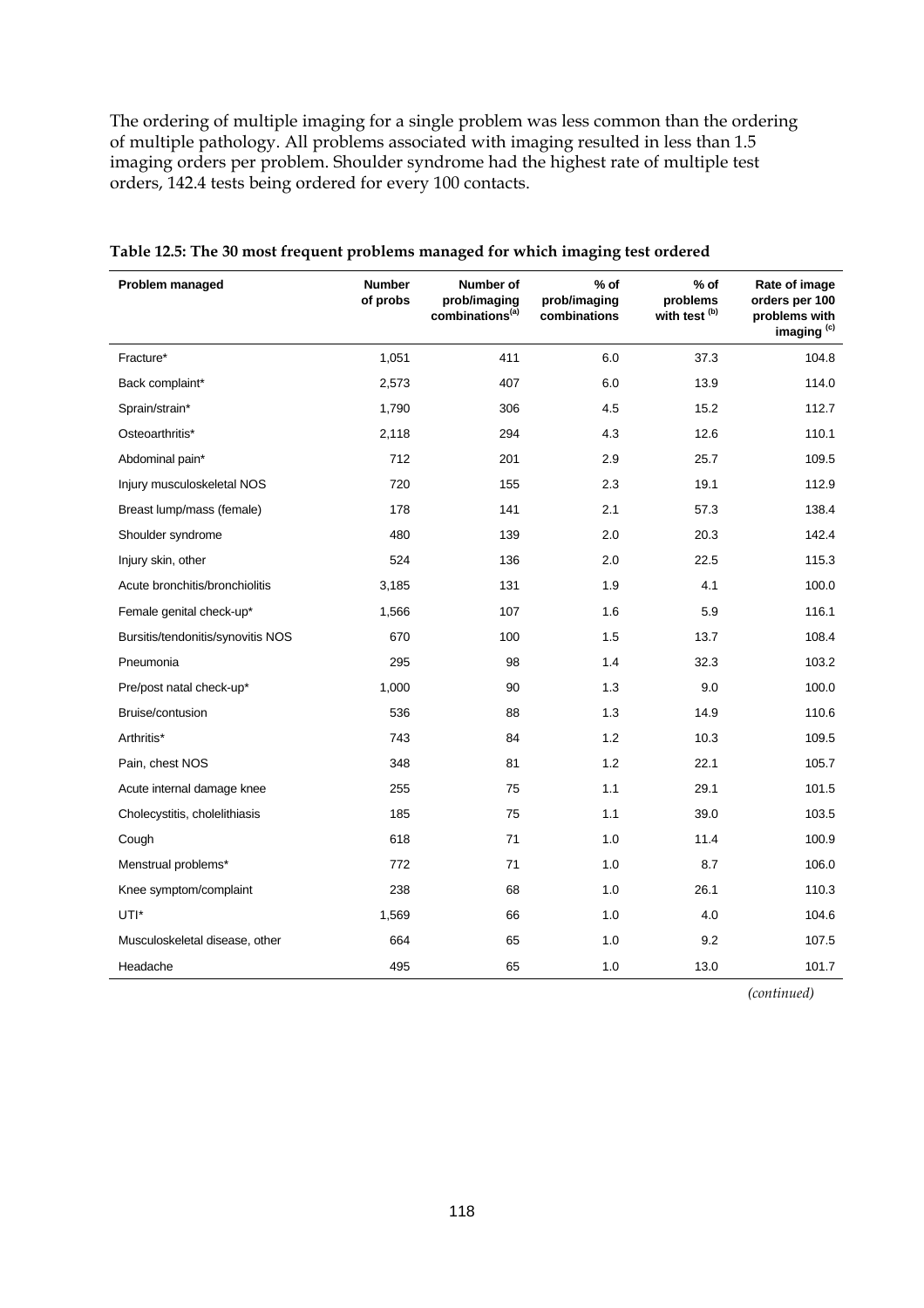| <b>Problem managed</b>     | <b>Number</b><br>of probs | Number of<br>prob/imaging<br>combinations <sup>(a)</sup> | $%$ of<br>prob/imaging<br>combinations | $%$ of<br>problems<br>with test <sup>(b)</sup> | Rate of image<br>orders per 100<br>problems with<br>imaging <sup>(c)</sup> |
|----------------------------|---------------------------|----------------------------------------------------------|----------------------------------------|------------------------------------------------|----------------------------------------------------------------------------|
| Hip symptom/complaint      | 126                       | 62                                                       | 0.9                                    | 44.0                                           | 113.1                                                                      |
| Sinusitis acute/chronic    | 1,513                     | 62                                                       | 0.9                                    | 3.8                                            | 108.9                                                                      |
| Shoulder symptom/complaint | 198                       | 61                                                       | 0.9                                    | 23.8                                           | 128.9                                                                      |
| Heart failure              | 846                       | 60                                                       | 0.9                                    | 6.5                                            | 108.2                                                                      |
| Asthma                     | 3,079                     | 59                                                       | 0.9                                    | 1.9                                            | 100.0                                                                      |
| Subtotal                   | 29,074                    | 3,830                                                    | 55.3                                   | . .                                            | $\cdot$ .                                                                  |
| <b>Total</b>               | .140,824                  | 6,922                                                    | 100.0                                  | $\cdot$ $\cdot$                                | $\sim$ $\sim$                                                              |

#### **Table 12.5 (continued): The 30 most frequent problems managed for which imaging test ordered**

(a) A test was counted more than once if it was ordered for the management of more than one problem at an encounter. There were 6,844 imaging test orders and 6,922 problem/imaging combinations.

(b) The percentage of contacts with the problem which generated at least one order for imaging.

(c) The rate of imaging orders placed per 100 contacts with that problem generating at least one order for imaging.

Includes multiple ICPC-2 and ICPC-2 PLUS codes (see Appendix III).

*Note:* Abbreviations: Probs – problems managed, NOS –Not otherwise specified.

### **12.2.5 The inter-relationship between imaging ordered and other variables: Example: Chest X-ray**

The most common imaging ordered was a chest X-ray. The 947 orders accounted for 13.8% of all imaging and occurred at a rate of 1.0 per 100 encounters.

Figure 12.4 illustrates the relationship between the ordering of a chest X-ray and other variables that are collected at the general practice encounter. An order for imaging is directly linked to one or more problems under management. Through these problems managed, the imaging can be linked to other variables collected such as referrals and treatments carried out.

#### *Age and sex distribution of patients*

Just over 50%of patients who had a chest X-ray were male which is slightly higher than the overall percentage of males seen in general practice. Older patients (aged 65 and over) were also over-represented.

#### *Reasons for encounter*

There were 1,533 reasons for encounter recorded at encounters where a chest X-ray was ordered. Cough and chest pain were the most common RFEs recorded.

#### *Problems managed*

Acute bronchitis was the most common problem managed of the 971 problems managed with a chest X-ray. As well as problems related to the respiratory system and of problems of unspecified nature, problems related to the cardiovascular system featured in the ten most common problems.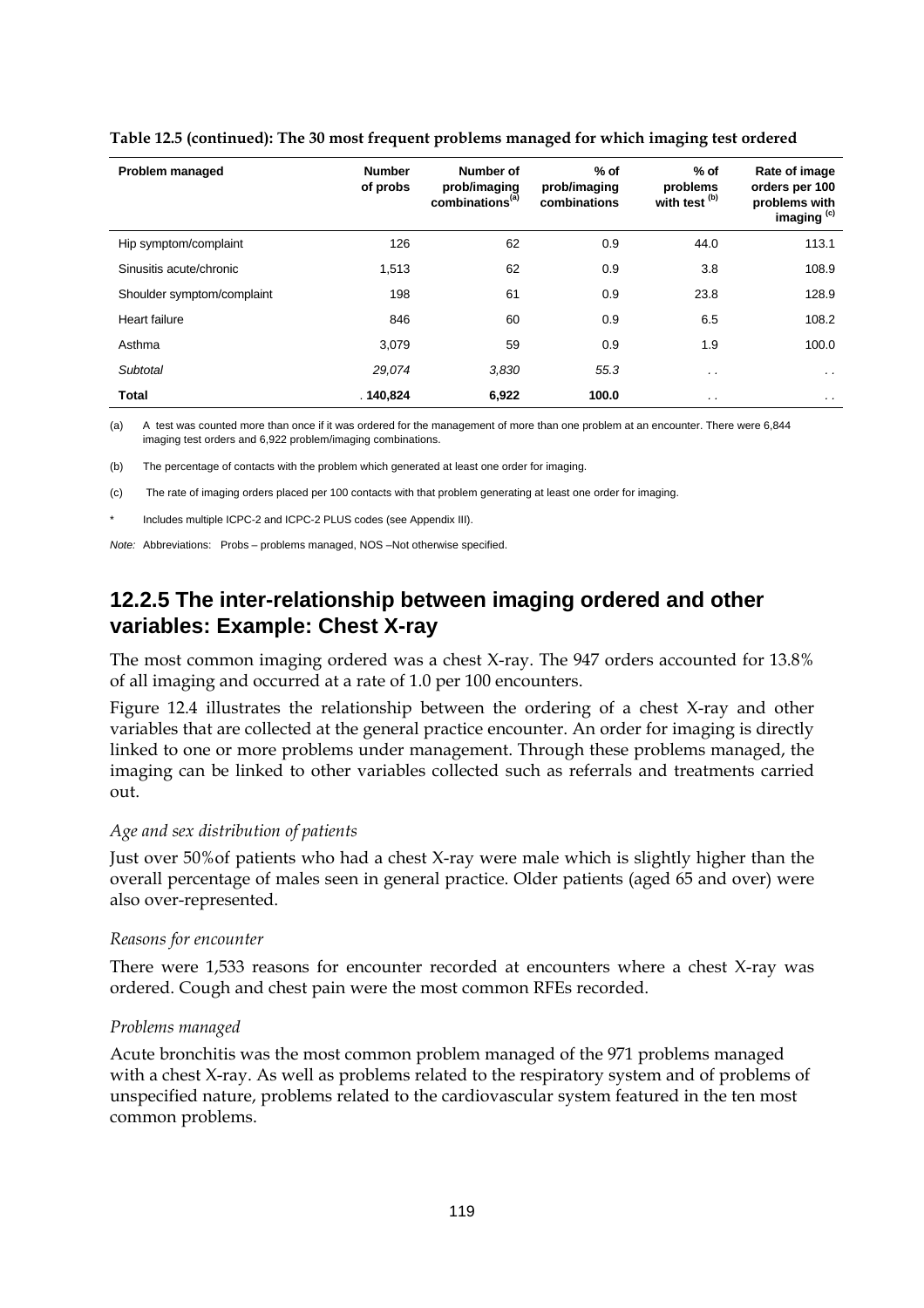### *Prescriptions and other treatments*

There were 771 drugs prescribed or supplied for problems managed with a chest X-ray. The most common were broad spectrum penicillins (10.9), followed by bronchodilators (10.6) and other antibiotics (8.1).

Other treatments were carried out at a rate of 20.4 per 100 problem contacts. Electrical tracings was the most common other treatment carried out for these problems.

#### *Referrals, tests and investigations*

One hundred and thirty-seven referrals were recorded for problems managed with a chest X-ray. A referral for an ECG was recorded for 4.2 of every 100 problem contacts, a hospital referral for 3.2 and a referral to a cardiologist for 1.6.

A pathology test order was recorded at 67 per 100 problem contacts. The majority of these tests were either chemistry or haematology tests.

Only 89 other imaging tests were ordered for the same problem contact as those with a chest X-ray. Less than 10 per 100 problems had an imaging test ordered concurrently with a chest X-ray.